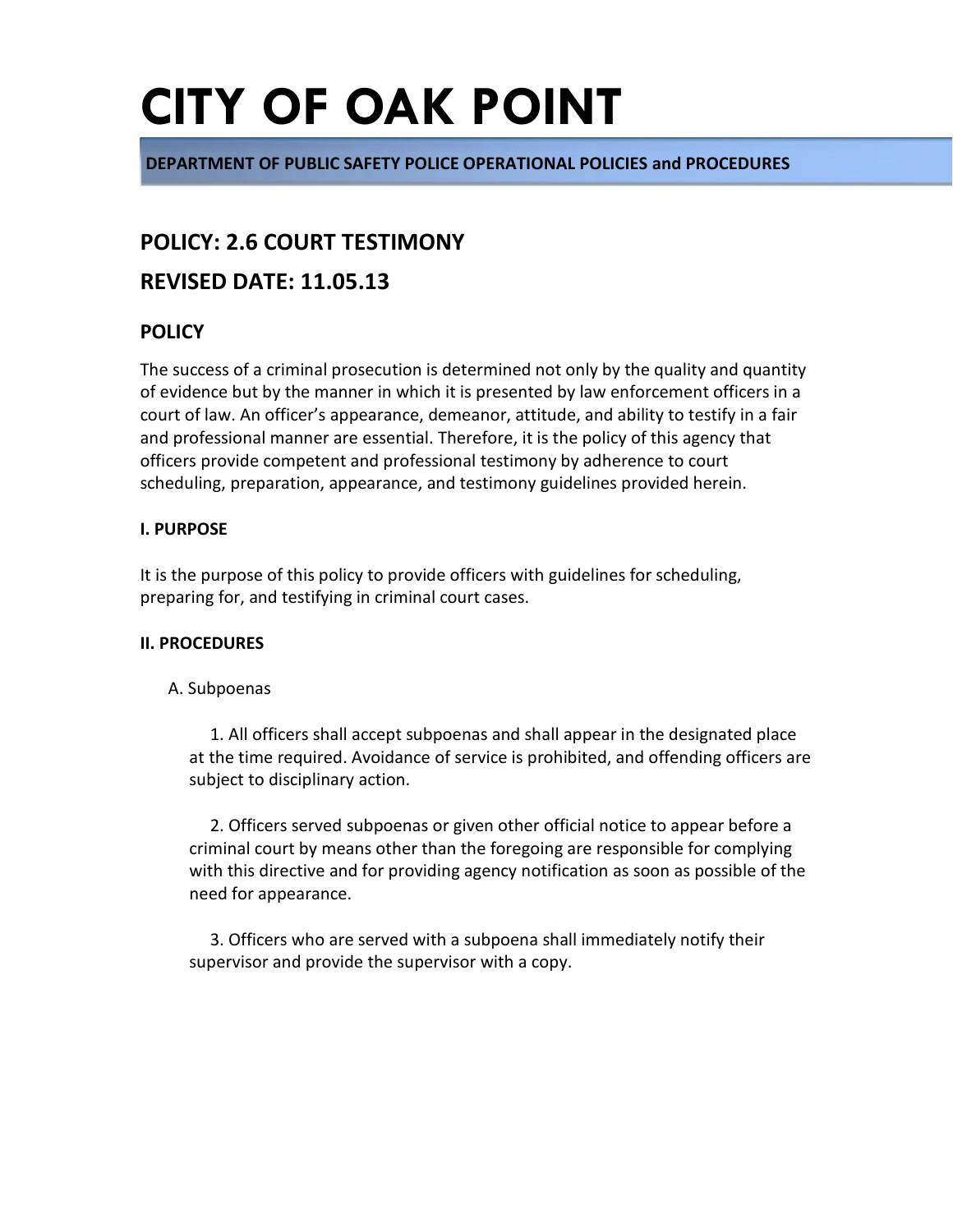## **CITY OF OAK POINT**

**DEPARTMENT OF PUBLIC SAFETY POLICE OPERATIONAL POLICIES and PROCEDURES**

B. Preparation for Trial

1. Officers shall fully cooperate with requests from the prosecutor in preparation of cases for trial and may seek pre-trial conferences whenever needed.

2. Officers shall be familiar with the basic rules of evidence and shall seek clarification of any legal issues that may arise during the trial prior to court appearance.

3. Prior to trial, officers designated for court appearance shall review case documentation to ensure that they are completely familiar with the facts involved. In addition, officers shall provide all reasonable assistance necessary to or requested by the prosecution to ensure that necessary evidence will be available at trial.

4. In pretrial conferences with the prosecutor, officers are responsible for providing all information relevant to the case even though it may appear beneficial to the defendant. No detail should be considered too inconsequential to reveal or discuss.

5. If an officer is subpoenaed by the defense in any case, the officer shall immediately notify the Director and the prosecutor assigned to the case.

C. Appearance in Court

1. Officers shall receive compensation for appearance in court during offduty hours at their hourly rate designated by this agency and in accordance with established means of calculation.

2. Compensation shall be paid only when officers comply with procedures established by this agency for court appearance, including but not limited to supervisory notification/approval and adherence to documentation procedures.

3. Officers shall notify a supervisor immediately of any cancellations, changes in reporting or court time and who was responsible for that change.